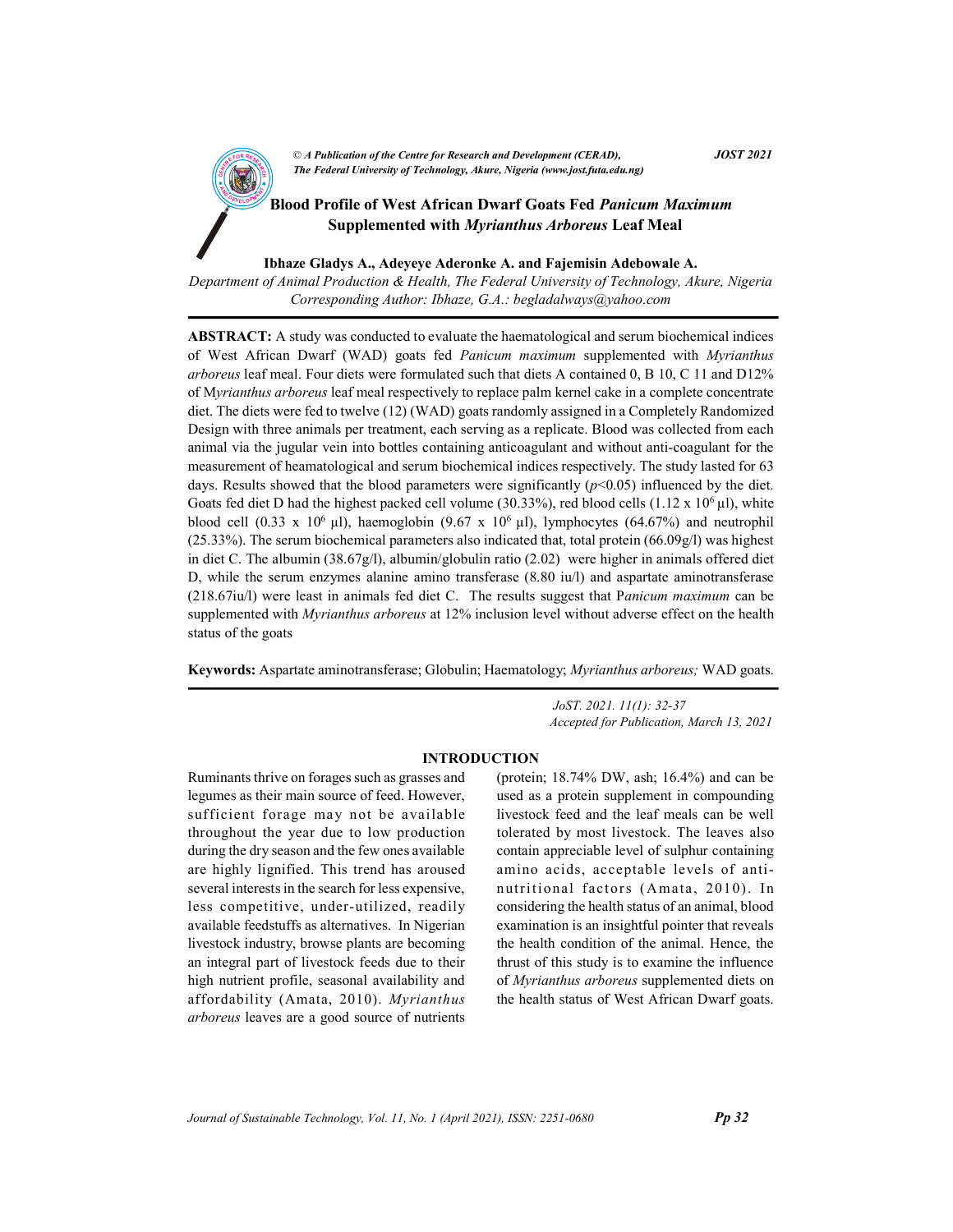# MATERIALS AND METHODS

### Experimental Site

The experiment was conducted at the Small Ruminant Unit of the Teaching and Research Farm, The Federal University of Technology, Akure, Ondo state, Nigeria. Akure is located on longitude  $4.944055^{\circ}$  and  $5.82864^{\circ}$ E, and latitude 7.491780°N with annual rainfall ranging between 1300mm and 1650mm average maximum and minimum daily temperature of  $38^{\circ}$ C and  $27^{\circ}$ C respectively (Daniel, 2015).

### Experimental Animals

A total of twelve (12) West African Dwarf bucks weighing between 5.20-6.03kg were purchased from a reputable source and were randomly assigned to four dietary treatments of three replicates per treatment in a Completely Randomized Design.

# Experimental Diets and Animal Management

Four diets designated as diet A, B, C and D were formulated to contain 0, 10, 11 and 12% Myrianthus arboreus leaf meal respectively (Table 1). Before the commencement of the feeding trial, the pens were thoroughly cleaned and disinfected. An acclimatization period of 14 days was allowed before the commencement of data collection during which the animals were maintained on Panicum maximum and cassava peel. At the commencement of the trial, the animals were fed 3% BW of the formulated diets as supplement to grass in the morning (8:00am) and the grass (Panicum maximum) 2%BW in the afternoon (2:00pm) and cool clean water was served. The feeding lasted for a period of 63 days.

# Blood Collection

Thereafter, blood samples (5ml) was collected from each goat via the jugular vein into sterilized bottles with and without anticoagulant for haematological and serum analyses respectively. The haematological indices were determined as described by Olafadehan (2011), serum proteins and enzymes were evaluated as described by Akinrinmade and Akinrinde (2012), Reitman and Frankel (Olafadehan, 2011) respectively.

## Statistical Analysis

All data obtained were subjected to one way analysis of variance (ANOVA) of SAS (2012) and significant means were separated using the Duncan's multiple range test of the same package.

| Ingredients      | A      | В      | C      | D      |
|------------------|--------|--------|--------|--------|
| Maize Offal      | 47.00  | 47.00  | 47.00  | 47.00  |
| Rice bran        | 27.00  | 27.00  | 27.00  | 27.00  |
| Palm kernel cake | 22.00  | 12.00  | 11.00  | 10.00  |
| M. Arborues      | 0.00   | 10.00  | 11.00  | 12.00  |
| Urea             | 1.00   | 1.00   | 1.00   | 1.00   |
| Bone meal        | 2.00   | 2.00   | 2.00   | 2.00   |
| Salt             | 1.00   | 1.00   | 1.00   | 1.00   |
| Total            | 100.00 | 100.00 | 100.00 | 100.00 |

#### Table 1: Gross Compositions of Experimental Diets

# **RESULTS**

The chemical composition of the experimental diets is presented in Table 2. The dry matter of the experimental diets ranged between 91.33- 92.55% while the crude protein was between 19.03- 20.55%. The crude protein values compared favourably with the report of Asaolu et al. (2012) for goats fed Moringa oleifera, Gliricidia sepium and Leuceana leucocephala dried leaves as supplements to cassava peels. All the diets had crude protein values higher than 8% reported by Norton (2003) as adequate to satisfy the maintenance requirement for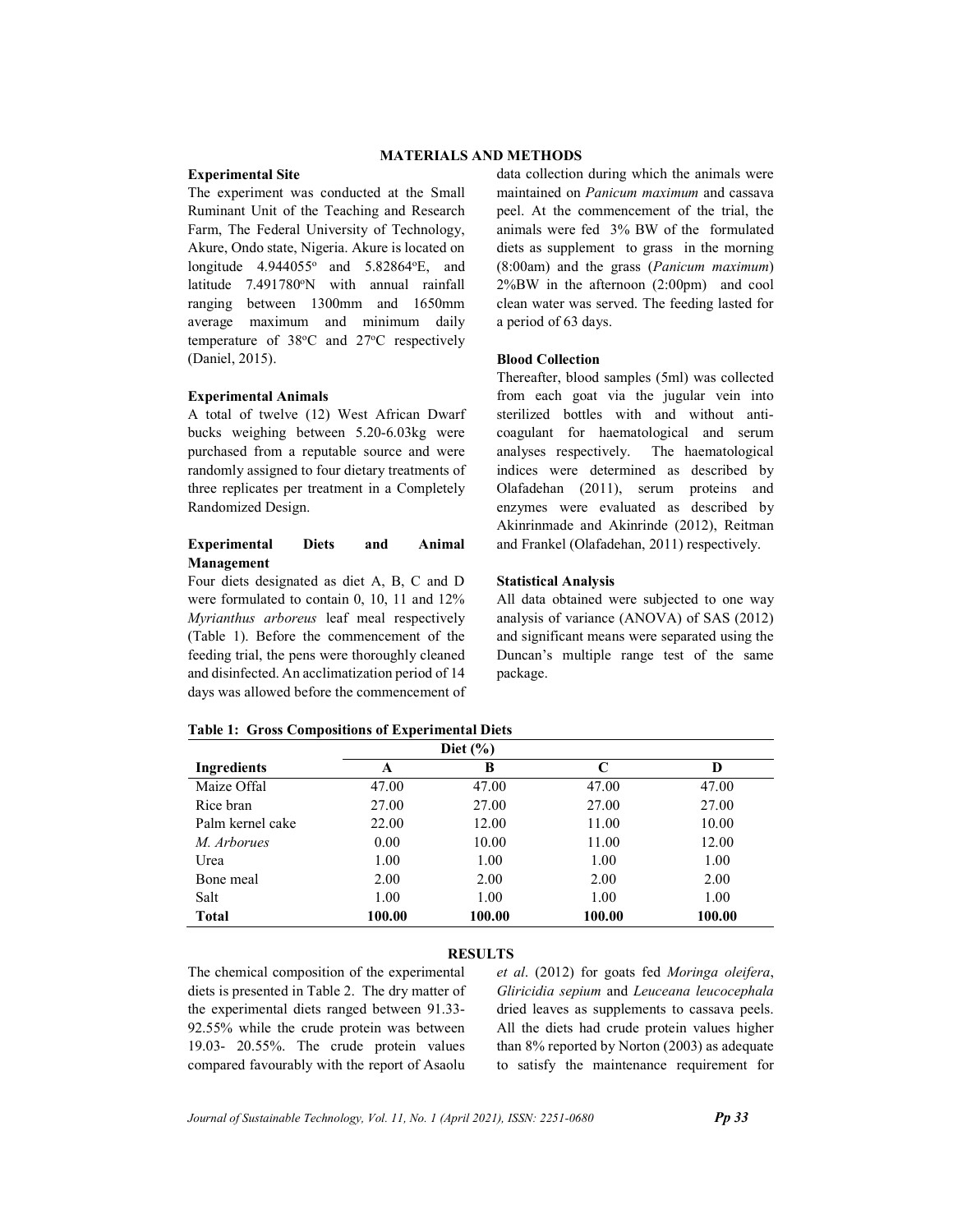ruminants. The high ash content obtained suggests high mineral concentrations in all the diets. The neutral detergent fibre, acid detergent fibre and acid detergent lignin values ranged from 54.12-59.71%, 32.08-36.15% and 24.65-27.80% respectively. The high fibre fractions in the diets suggests that the diets are adequate in fibre necessary for effective rumen function.

The haematological response of WAD goats fed the experimental diets is presented in Table 3. The results were significantly  $(p<0.05)$ influenced by the diets except ESR and basophils. Erythrocyte Sedimentation Rate (ESR) values observed was 1.00mm/hr in all diets. The packed cell volume (PCV) values of the goats fed the diets ranged from 26.00% (diet A) to 30.33% (diet D). Red Blood Cell (RBC) count observed ranged from  $0.94 \times 10^6 \mu l$  (diet A) to  $1.12 \times 10^6$ µl (diet D). White Blood Cell (WBC) count observed ranged from  $0.28 \times 10^6 \mu$ l to  $0.33 \times 10^6$ µl, goats fed diet C had the least WBC count while goats fed diet D had the highest. Haemoglobin (Hb) content observed ranged from 8.77g/dL to 9.67g/dL, with goats fed diet C having the least haemoglobin content while goats fed diet D had the highest. Lymphocytes content ranged from 62. 33% to 64. 67%, the goats fed diet B had the least while goats fed diet D had the highest. Neutrophils content ranged from 23.67% to 25.33%, the

goats fed diet C had the least while goats fed diet D had the highest. Monocytes content ranged from 7.00% (diets D) to 11.67% (diet C). Eosinophils content ranged from 2.00% (diets C and D) to 2.33% (diet A and B) while the Basophil content was the same value (1.00%) in all the goats fed the experimental diets.

The result of the serum biochemical indices of West African Dwarf (WAD) goats fed the experimental diets is revealed in Table 4. Total protein, albumin, globulin, aspartate aminotransferase and alanine aminotransferase were significantly  $(P<0.05)$  influenced by the inclusion of Myrianthus arboreus in the diets with the exception of albumin/globulin ratio. Total protein ranged from 49.96 g/l to 66.09g/l with goats fed diet B having the least value while goats fed diet C had the highest value. Albumin observed was highest (38.67g/l) in goats fed diet D and least 27.51g/l in goats fed diet B). The highest (36.26g/l) globulin was obtained in goats fed diet C, while least (19.11g/l) was observed in diet D. Albumin/ globulin ratio observed ranged from 0.82 (Diet C) to 2.02 (Diet D). Aspartate aminotransferase (AST) was highest 240.67 iu/l in animals on diet A and least 218.67 iu/l in diet C fed animals while Alanine aminotransferase (ALT) value (17.20 iu/l) was highest in goats fed diet B and least (8.80 iul) in diet C fed goats.

|                         | A     | B     | C     | D     |  |
|-------------------------|-------|-------|-------|-------|--|
| <b>Parameters</b>       | $0\%$ | 10%   | 11%   | 12%   |  |
| Dry matter              | 91.33 | 91.91 | 91.34 | 92.55 |  |
| Crude protein           | 19.17 | 19.03 | 19.12 | 20.55 |  |
| Crude fibre             | 9.23  | 10.79 | 10.68 | 13.08 |  |
| Ether extract           | 11.01 | 12.62 | 11.74 | 11.94 |  |
| Ash                     | 12.33 | 11.18 | 12.14 | 13.97 |  |
| Nitrogen free extract   | 48.26 | 46.38 | 46.32 | 40.46 |  |
| Neutral detergent fibre | 54.12 | 59.71 | 56.53 | 58.50 |  |
| Acid detergent fibre    | 36.15 | 34.18 | 32.08 | 38.44 |  |
| Acid detergent lignin   | 25.04 | 25.52 | 24.65 | 27.80 |  |
| Hemicellulose           | 17.97 | 25.53 | 24.45 | 20.06 |  |
| Cellulose               | 11.11 | 8.66  | 7.43  | 7.74  |  |

Table 2: Chemical Composition (%) of the Experimental Diets

 $\overline{A}$ , B, C, D = Levels of *M. arboreus* leaf meal inclusion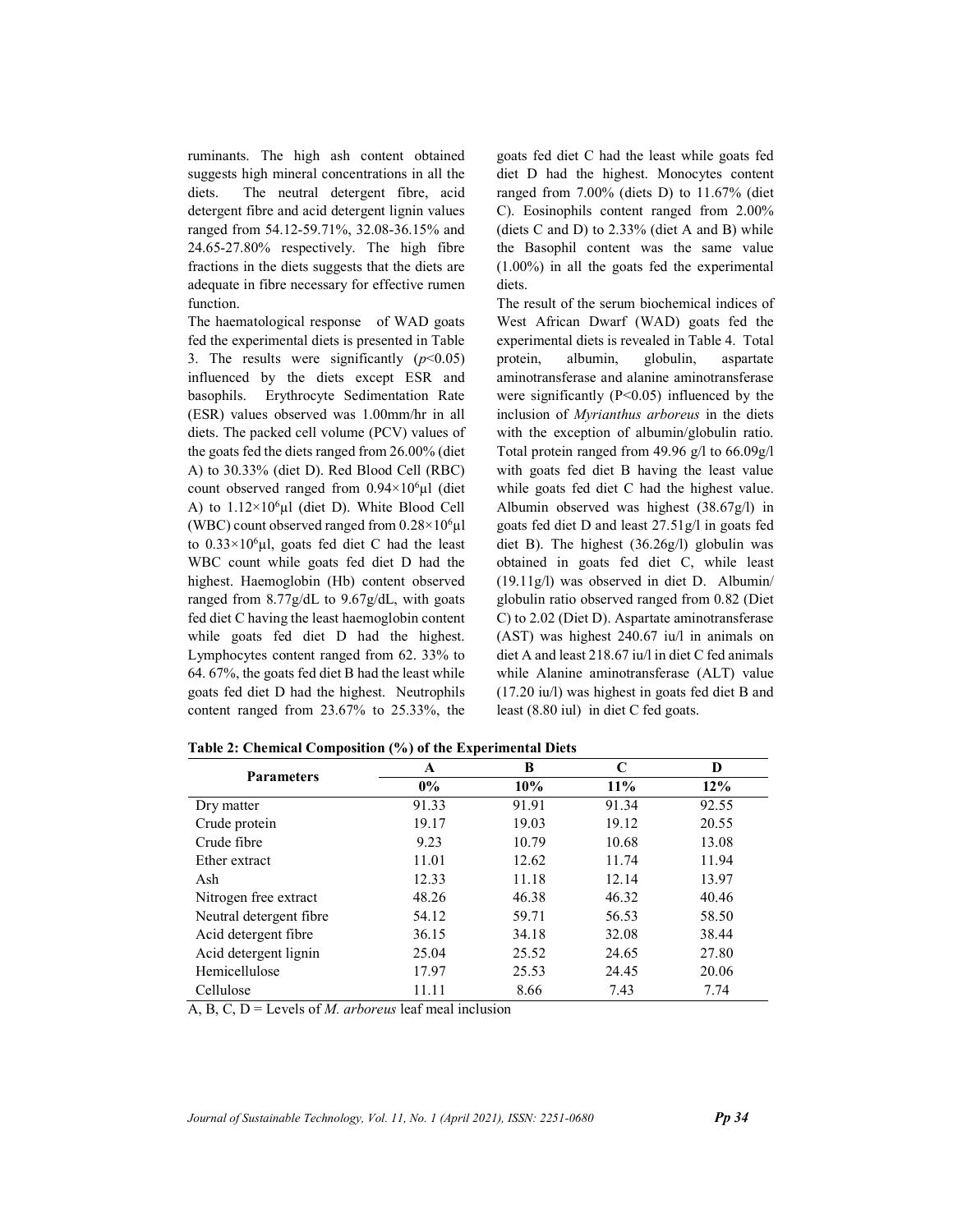|                                   | A                  | B                  | C                  | D                  |           |  |
|-----------------------------------|--------------------|--------------------|--------------------|--------------------|-----------|--|
| <b>Parameters</b>                 | $0\%$              | 10%                | 11%                | 12%                | $\pm$ SEM |  |
| $ESR$ (mm/hr)                     | 1.0                | 1.0                | 1.0                | 1.0                | 0.01      |  |
| Packed cell Volume (%)            | 26.00 <sup>c</sup> | 27.00 <sup>b</sup> | 27.00 <sup>b</sup> | $30.33^{a}$        | 0.89      |  |
| Red Blood Cell (x $10^6$ µl)      | $0.94a^{b}$        | 0.99a              | 0.99a              | 1.12 <sup>b</sup>  | 0.05      |  |
| White Blood cell $(x 10^6 \mu l)$ | $0.30^{ab}$        | 0.29 <sup>b</sup>  | $0.28^{ab}$        | $0.33^{a}$         | 0.01      |  |
| Haemoglobin (g/100ml)             | $9.00^{ab}$        | $9.43^{ab}$        | 8.77 <sup>b</sup>  | 9.67 <sup>a</sup>  | 0.20      |  |
| Lymphocytes $(\% )$               | 62.67 <sup>b</sup> | $62.33^{b}$        | 64.33 <sup>a</sup> | 64.67 <sup>a</sup> | 0.79      |  |
| Neutrophil $(\%)$                 | $24.00^{bc}$       | 24.67 <sup>b</sup> | $23.67^{\circ}$    | $25.33^{a}$        | 0.54      |  |
| Monocytes $(\% )$                 | 8.00 <sup>b</sup>  | 7.33c              | 11.67 <sup>a</sup> | 7.00 <sup>c</sup>  | 0.28      |  |
| Eosinophil $(\%)$                 | $2.33^{a}$         | $2.33^{a}$         | 2.00 <sup>ab</sup> | 2.00 <sup>ab</sup> | 0.11      |  |
| Basophil (%)                      | 1.00               | 1.00               | 1.00               | 1.00               | 0.11      |  |

Table 3: Haematological indices of WAD Goats Fed Experimental Diet

a,b,c= means within the same row with different superscripts are significantly different ( $p$ <0.05) A, B, C,  $D =$  Levels of *M. arboreus* leaf meal inclusion

ESR = Erythrocyte sedimentation rate

| <b>Parameters</b>                  | A                     | в                  |                     | D                  | $\pm$ SEM |
|------------------------------------|-----------------------|--------------------|---------------------|--------------------|-----------|
|                                    | $0\%$                 | 10%                | $11\%$              | 12%                |           |
| Total protein $(g/l)$              | $55.13^{\circ}$       | 49.56 <sup>d</sup> | 66.09a              | 57.78 <sup>b</sup> | 2.11      |
| Albumin $(g/l)$                    | $30.17^{ab}$          | $27.51^{bc}$       | 29.83 <sup>b</sup>  | 38.67 <sup>a</sup> | 2.59      |
| Globulin $(g/l)$                   | 24.96 <sup>b</sup>    | $22.05^{\rm b}$    | 36.26 <sup>a</sup>  | 19.11 <sup>c</sup> | 4.06      |
| Albumin/globulin                   | 1.21                  | 1.25               | 0.82                | 2.02               | 0.29      |
| Alanine amino transferase (iu/l)   | 16.67 <sup>b</sup>    | $17.20^a$          | 8.80 <sup>c</sup>   | 16.80 <sup>b</sup> | 1.73      |
| Aspartate amino transferase (iu/l) | $240.67$ <sup>a</sup> | $228.00^{ab}$      | 218.67 <sup>b</sup> | $228.17^{ab}$      | 3.51      |

a,b,c = means within the same row with different superscripts are significantly different  $(P<0.05)$ A, B, C, D=Levels of M. arboreus leaf meal inclusion

#### DISCUSSION

The chemical composition (Table 2) depicting the nutritional quality of the experimental diets had earlier been reported (Fajemisin et al., 2018). Shown in Table 3 is the haematological results. Elevated Erythrocyte sedimentation rate (ESR) is an indication of infection in mammals (Olorunnisomo and Abiola, 2015). The low level of ESR obtained in this study is an indication that the animals did not suffer any form of infection. The packed cell volume (PCV) of WAD goats are within the normal range of 21-35% reported for healthy goats (Daramola et al., 2005). Red blood cell values obtained is comparable with the reports of Adebosin (2009) and Daramola et al. (2005) who reported 0.7 g/dl to 1.03 g/dl. Plumb (1999) reported that concentration of haemoglobin (Hb) in the cytoplasm of the red blood cells gives an indication of the oxygen carrying capacity of the blood of the individual.

The haemoglobin concentration obtained in this study (8.77- 9.67 g/dl) were within the range of haemoglobin values (7-15 g/dl) for healthy goats, suggesting that the goats had sufficient blood pigment for proper transportation of oxygen for healthy living. Goats fed the experimental diets had their white blood cell (WBC) values within the normal range reported by Plumb (1999). This revealed that the goats would have defense ability against infection. A low white blood cell count indicates decrease in disease-fighting cells (leucocyte) in the animal's circulatory system. Lymphocytes are responsible for humoral and cell-mediated immunity responses (Mahgoub et al., 2008). The lymphocytes values are within the range recommended by Plumb (1999) and Tambuwal et al. (2002). The observed level of lymphocytes of goats in the study implied that the diets were adequate in nutrients to have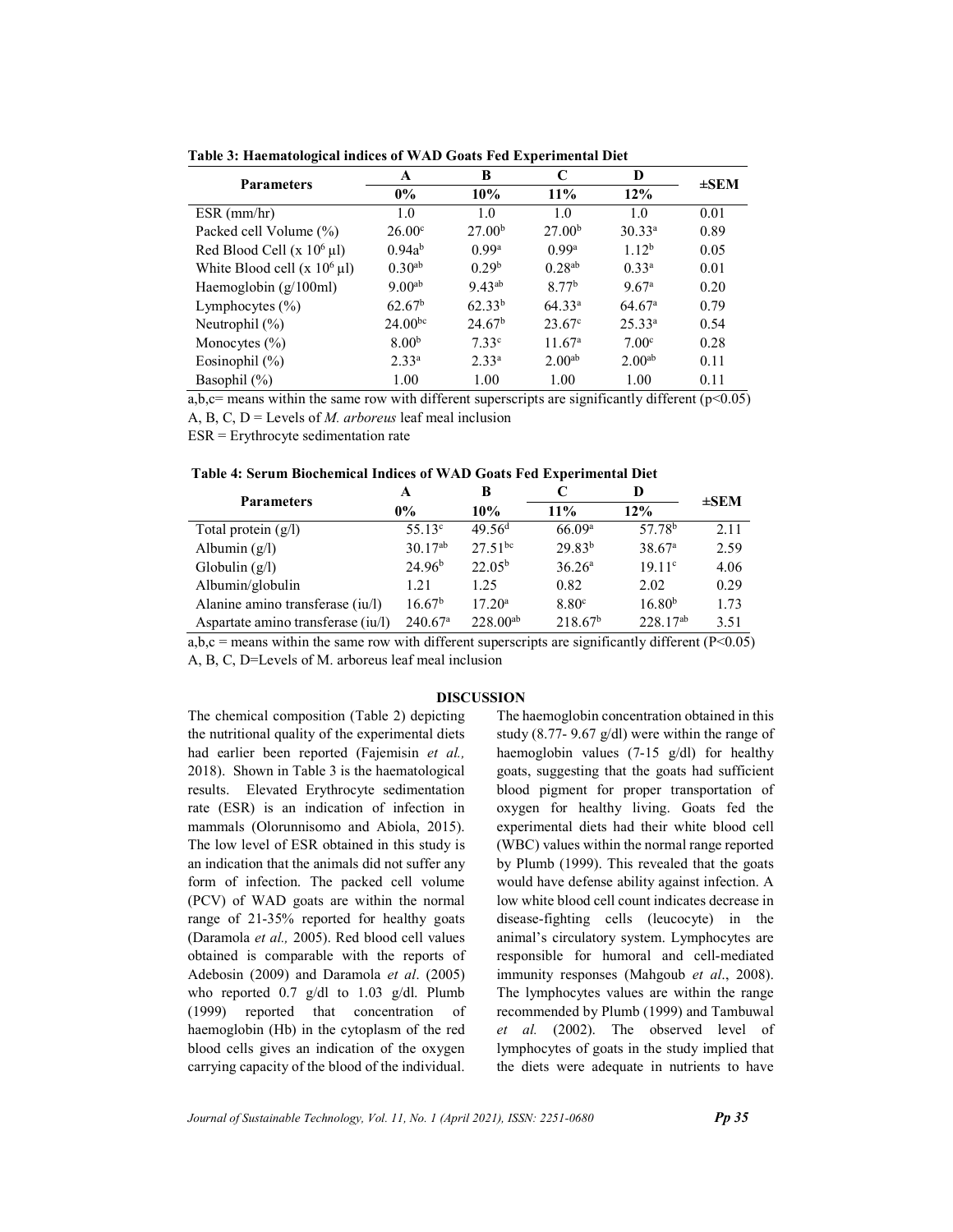conferred some level of immunity on the experimental goats thereby protecting them against infection. The lymphocytes values obtained in this study were comparable to the range of 47-82% (Daramola et al., 2005) and 51.6% reported by Tambuwal et al. (2002) for WAD goats. The eosinophils alligns with the normal range suggested for healthy goats (Plumb 1999). This indicated that there was no allergic reaction imposed by the dietary treatment.

The biochemical indices results is presented in Table 4. The high values of serum total protein in goats are indicator of quality protein in the experimental diet (Aletor et al., 1998). The concentration of total protein obtained in this study is slightly lower than the range 64-78 g/l reported by Opara et al. (2010) for normal range of healthy goats except in goats fed diet C which had a higher value of 66.09 g/l. Values obtained were also lower than the report ( 65.00- 97.54 g/l) of Ibhaze et al 2021 for WAD goats fed treated maize cob and maize husk based diets with mixture of microorganisms. Albumin helps to hasten blood clot during injury thereby reducing loss of blood. The higher the value of albumin, the higher the clotting ability of the blood hence prevention of hemorrhage (Roberts et al., 2003). The albumin values obtained in this study were slightly higher than the range 24  $g/$ l to 44  $g/$ l (Opara *et al.*, 2010) for healthy goats. This therefore suggests that the platelets will be available for blood clotting if the need arises. The globulin values were lower than the range (34.40 g/l to 55.70 g/l) in a healthy goat (Kaneko, 1989). Awojobi and Opiah (2000) observed that the higher the value of globulin, the greater the ability to fight infection because globulin is known to fight infection. Akinmutimi and Eburuaja (2010) noted that low level of globulin could lead to high mortality, however, no mortality was recorded during the experimental period. AST is an enzyme abundantly found in the liver and heart muscles and plays an important role in amino acid metabolism (Vojta et al., 2011). Daramola et al., (2005) reported 20.9 iu/l of AST in WAD goats which is lower than those reported in this study. The ALT is also an enzyme found in the liver and typically used to detect liver injury (Pratt, 2010). The values observed in this study were within the same range (8.9 u/l) reported by Daramola et al. (2005) for healthy goats. These values are indications that the goats were not challenged and the inclusion of Myrianthus arboreus in their diets did not cause any form of tissue damage in the animals.

## **CONCLUSION**

The appreciable levels of the red blood cells and packed cell volume suggests that Myrianthus arboreus may possess compounds that could improve erythrogenesis in mammals.

Supplementing Panicum maximum diet with 12% Myrianthus arboreus in the diet of West African Dwarf goats would improve the health of WAD goats.

### **REFERENCES**

- Adebosin, O.G. (2009) Performance and Minerals Elements Availability in goats fed Ficusgmelia and Derarium Leaf Meals supplement. M.Sc. Thesis. Department of Animal Production. Faculty of Agriculture, University of Ilorin, Nigeria.
- Akinmutimi, A. H. and Eburuaja, A. S. (2010). Effect of processing on nutrient and anti-nutrient composition of African yam bean (Spheostylis sternocarpa) Nigerian Agricultural Journal 4 (2): 99-107
- Akinrinmade, J. F. and Akinrinde, A. S. (2012). Haematological and Serum

biochemical indices of West African dwarf goats with foreign body rumen impactation. Nigerian Journal of Physiological Sciences, 27: 083 – 087

- Aletor, V.A., Agbede, J.O, and Sobayo R.A (1998). Haematological and biochemical feeding broiler chickens conventional or under-utilized protein sources. NSAP proceedings held at Gateway hotel, Abeokuta. Pp 157-160
- Amata, I.A. (2010). Nutritive Value of the leaves of myrianthus arboreus: A Browse

Journal of Sustainable Technology, Vol. 11, No. 1 (April 2021), ISSN:  $2251-0680$  Pp 36